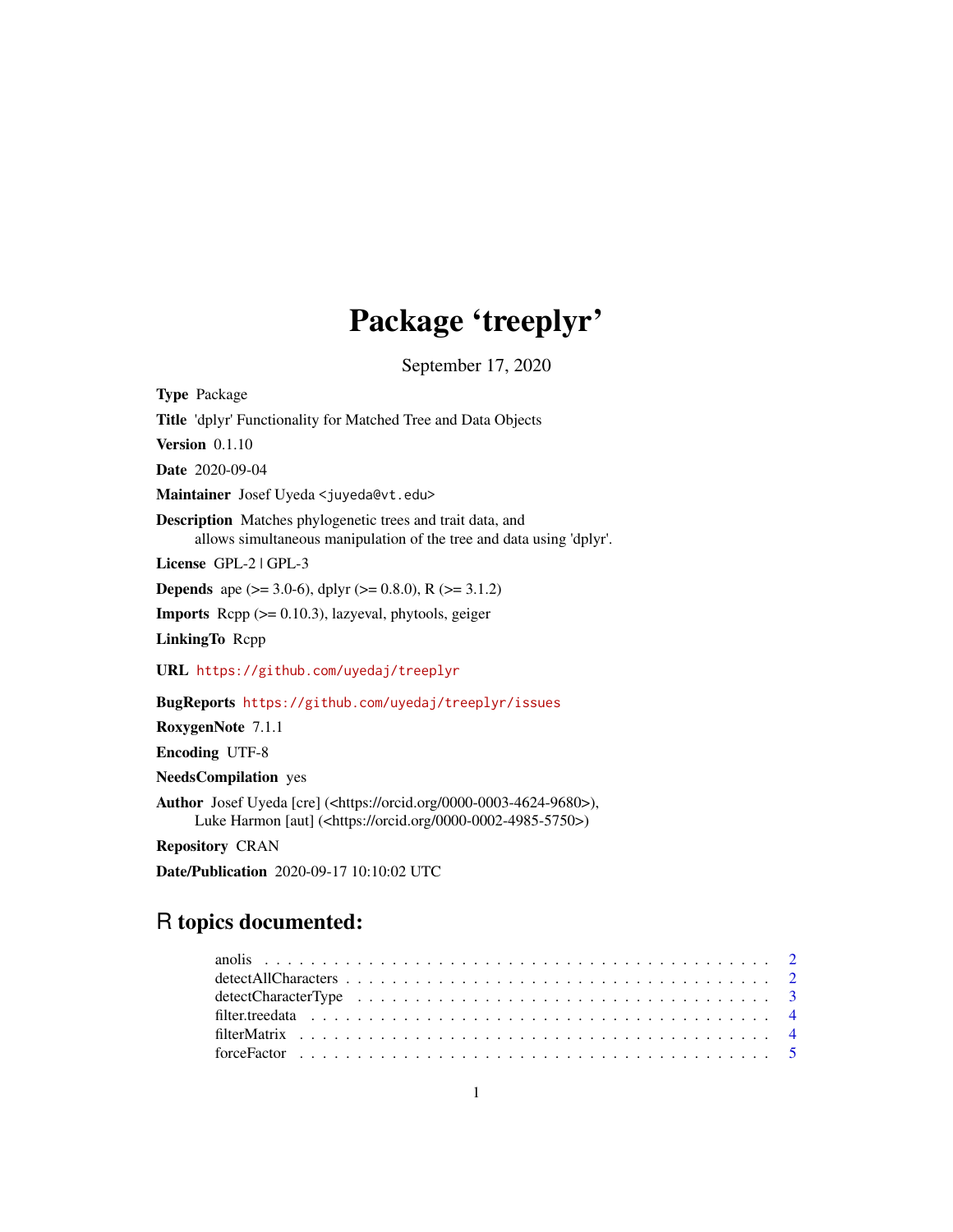<span id="page-1-0"></span>

| $forceNames \dots \dots \dots \dots \dots \dots \dots \dots \dots \dots \dots \dots \dots \dots \dots \dots \dots$ | 6               |
|--------------------------------------------------------------------------------------------------------------------|-----------------|
|                                                                                                                    | 6               |
|                                                                                                                    | 7               |
|                                                                                                                    | 7               |
|                                                                                                                    | 8               |
|                                                                                                                    | 9               |
|                                                                                                                    | $\overline{10}$ |
|                                                                                                                    | - 10            |
|                                                                                                                    | $-11$           |
|                                                                                                                    |                 |
|                                                                                                                    |                 |
|                                                                                                                    |                 |
|                                                                                                                    |                 |
|                                                                                                                    |                 |
|                                                                                                                    |                 |
| treeplyr                                                                                                           |                 |
|                                                                                                                    | - 17            |
|                                                                                                                    |                 |

#### **Index** 2008 **[18](#page-17-0)**

anolis *Anole data*

# Description

Anole data for aRbor functions

# Usage

data(anolis)

# Format

An object of class list of length 2.

detectAllCharacters *Apply detectCharacterType over an entire matrix*

# Description

Apply detectCharacterType over an entire matrix

```
detectAllCharacters(mat, repeatsAsDiscrete = TRUE, cutoff = 0.1)
```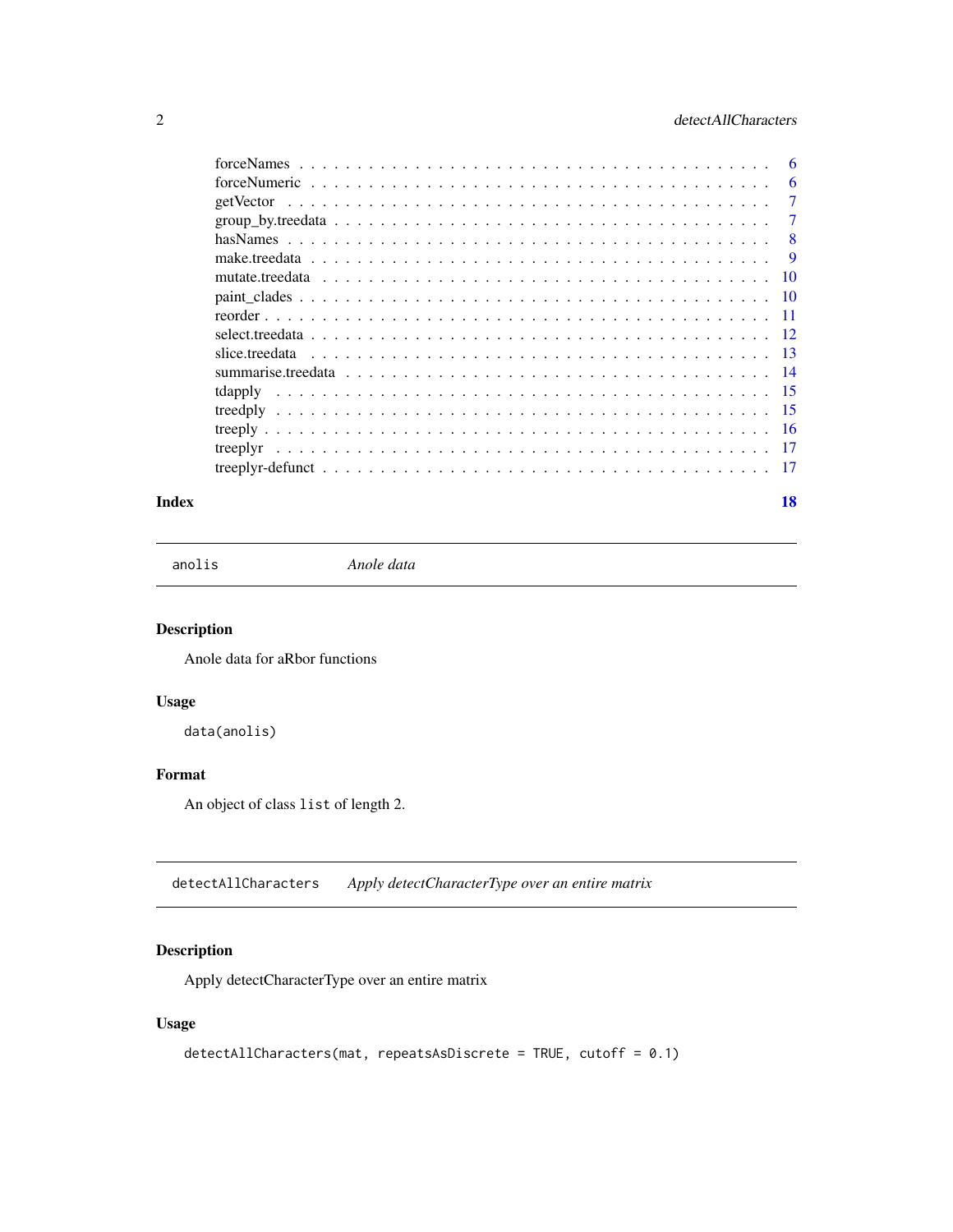# <span id="page-2-0"></span>detectCharacterType 3

# Arguments

| mat               | A matrix of data                                                                                                                                                                                                    |
|-------------------|---------------------------------------------------------------------------------------------------------------------------------------------------------------------------------------------------------------------|
| repeatsAsDiscrete |                                                                                                                                                                                                                     |
|                   | If TRUE, consider numeric variables that repeat values exactly as discrete; see<br>cutoff                                                                                                                           |
| cutoff            | Cutoff value for deciding if numeric data might actually be descrete: if nlev is<br>the number of levels and n the length of dat, then nlev / n should exceed cutoff,<br>or the data will be classified as discrete |

# Value

Vector of either "discrete" or "continuous" for each variable in matrix

# Examples

```
data(anolis)
detectAllCharacters(anolis$dat)
```
detectCharacterType *Function to detect whether a character is continuous or discrete*

# Description

Function to detect whether a character is continuous or discrete

# Usage

```
detectCharacterType(dat, repeatsAsDiscrete = TRUE, cutoff = 0.1)
```
# Arguments

| dat               | A vector of data                                                                                                                                                                                                    |
|-------------------|---------------------------------------------------------------------------------------------------------------------------------------------------------------------------------------------------------------------|
| repeatsAsDiscrete |                                                                                                                                                                                                                     |
|                   | If TRUE, consider numeric variables that repeat values exactly as discrete; see<br>cutoff                                                                                                                           |
| cutoff            | Cutoff value for deciding if numeric data might actually be discrete: if nlev is<br>the number of levels and n the length of dat, then nlev / n should exceed cutoff,<br>or the data will be classified as discrete |

# Value

Either "discrete" or "continuous"

```
data(anolis)
detectCharacterType(anolis$dat[,1])
```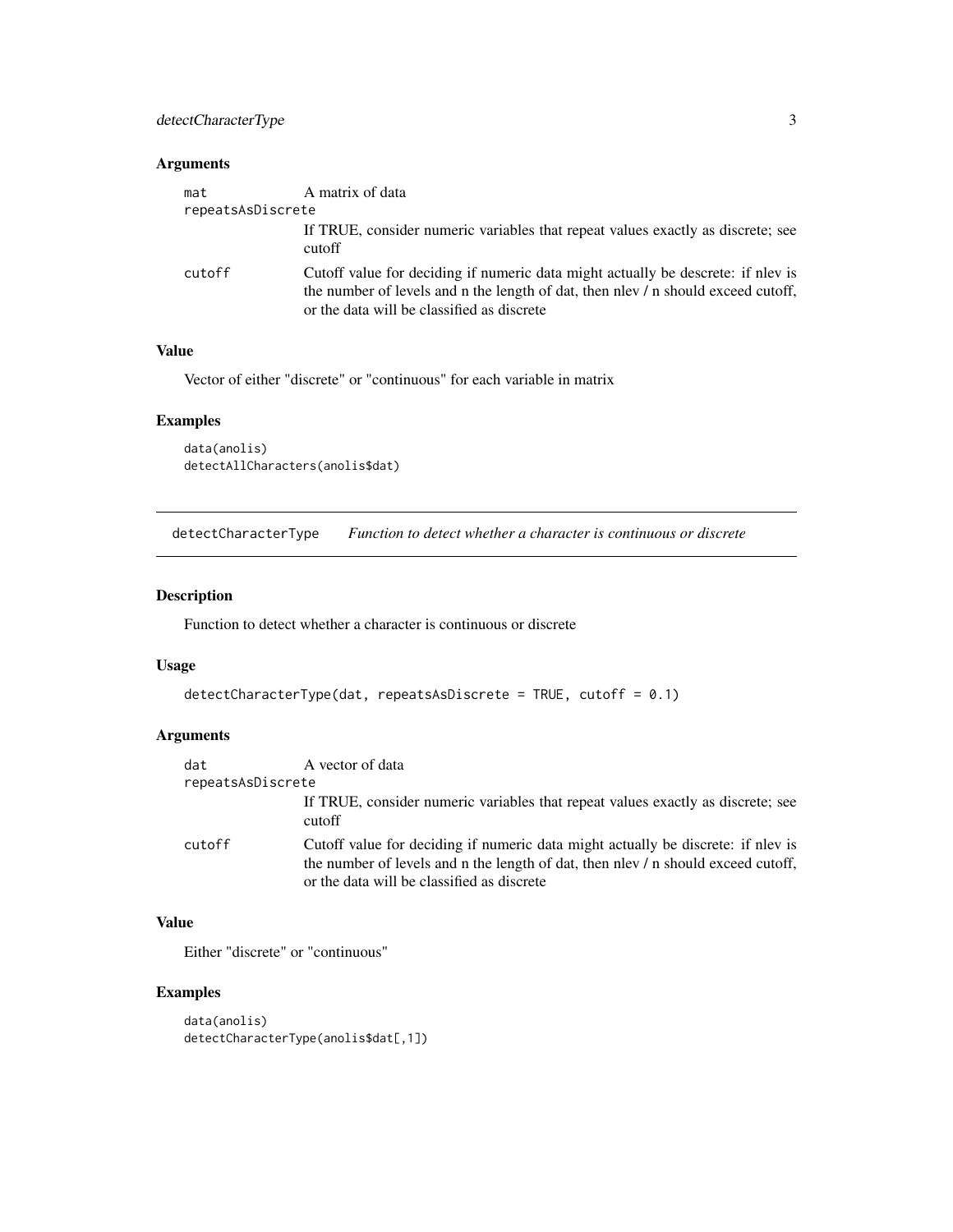<span id="page-3-0"></span>

#### Description

This function can be used to select a subset of species (rows) from a treedata object; see [filter](#page-0-0).

# Usage

```
## S3 method for class 'treedata'
filter(.data, ...)
## S3 method for class 'grouped_treedata'
filter(.data, ...)
```
# Arguments

| .data    | An object of class treedata       |
|----------|-----------------------------------|
| $\cdots$ | Additional arguments to filter by |

#### Value

An object of class treedata with the dataset filtered by the specified criteria.

# See Also

#### [filter](#page-0-0)

# Examples

```
data(anolis)
td <- make.treedata(anolis$phy, anolis$dat, name_column=1)
tdfilter <- filter(td, island=="Cuba", SVL > 3.5)
```

| filterMatrix | Filter a matrix, returning either all continuous or all discrete charac- |
|--------------|--------------------------------------------------------------------------|
|              | ters                                                                     |

# Description

Filter a matrix, returning either all continuous or all discrete characters

```
filterMatrix(mat, charType, returnType = "discrete")
```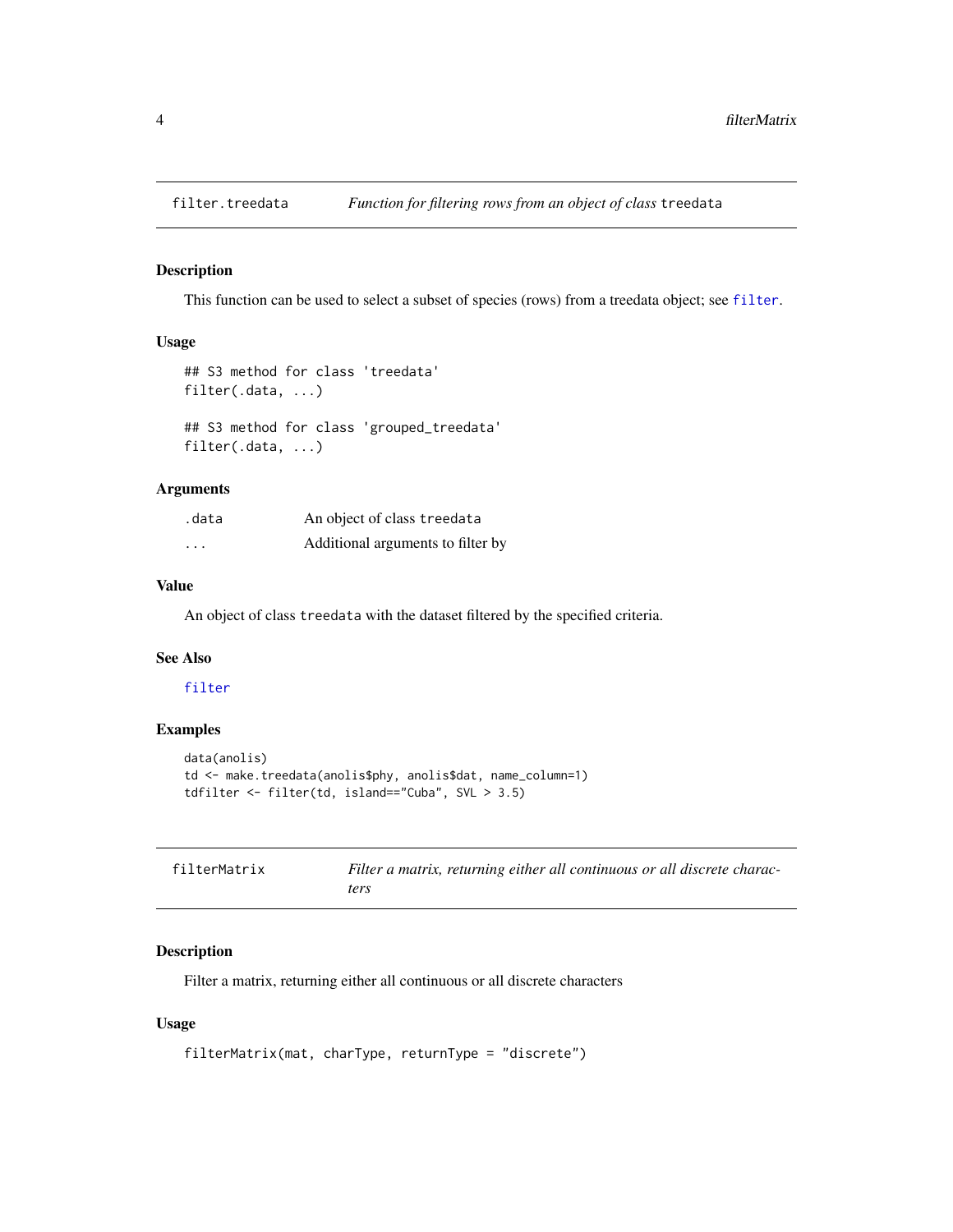#### <span id="page-4-0"></span>forceFactor 5

#### Arguments

| mat        | A matrix of data                                                 |
|------------|------------------------------------------------------------------|
| charType   | A vector of character types (perhaps from detect All Characters) |
| returnType | Either discrete or continuous                                    |

#### Value

Matrix with only discrete or continuous characters

# Examples

```
data(anolis)
aType<-detectAllCharacters(anolis$dat)
filterMatrix(anolis$dat, aType, "discrete")
```

| forceFactor | Function for checking whether a treedata object contains only factors |
|-------------|-----------------------------------------------------------------------|
|             | and for forcing data columns into factor format                       |

# Description

This function can be used to check if a treedata object contains factors and, if desired, convert all columns automatically to factors.

#### Usage

```
forceFactor(tdObject, return.factor = TRUE)
```
# Arguments

| tdObject | A treedata object                                                                                                                                                                          |
|----------|--------------------------------------------------------------------------------------------------------------------------------------------------------------------------------------------|
|          | return factor If TRUE, then a treedata object with all factors will be returned; columns will<br>be forced into factors using factor and any with no repeated elements will be<br>removed. |

#### Value

If return.factor, then an object of class "treedata" with all columns as factors.

```
data(anolis)
td <- make.treedata(anolis$phy, anolis$dat)
tdforcefactor <- forceFactor(td)
```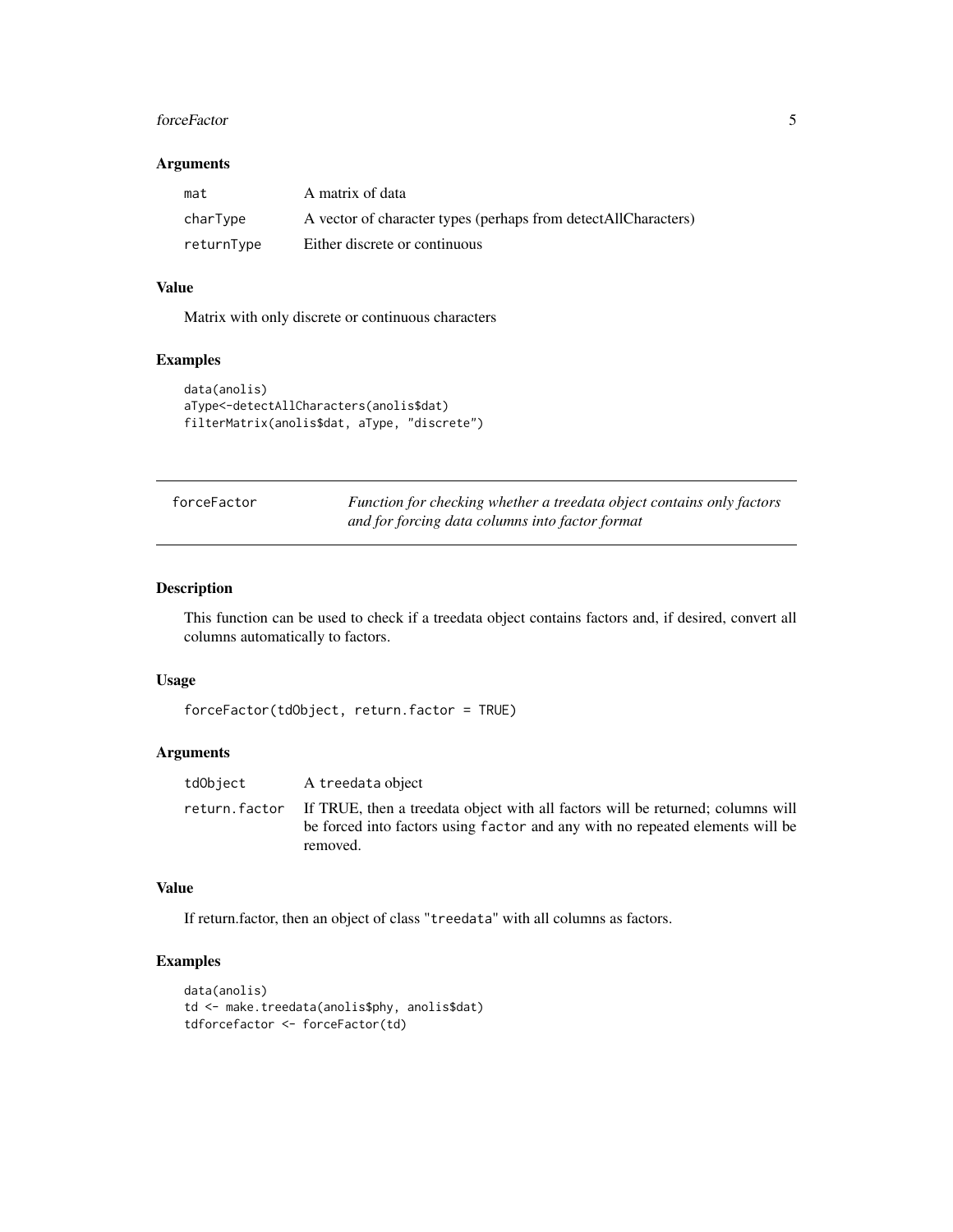<span id="page-5-0"></span>

#### Description

Force names for rows, columns, or both

# Usage

forceNames(dat, nameType = "row")

# Arguments

| dat       | A vector of data                      |
|-----------|---------------------------------------|
| nameType, | either:                               |
|           | "row" Rows                            |
|           | "col" Columns                         |
|           | <b>"rowcol"</b> Both rows and columns |

# Examples

data(anolis) forceNames(anolis\$dat, "row")

| forceNumeric | Function for checking whether a treedata object contains only numeric |
|--------------|-----------------------------------------------------------------------|
|              | columns and for forcing data columns into numeric format              |

# Description

This function can be used to check if a treedata object contains numeric columns and, if desired, drop all non-numeric columns.

# Usage

```
forceNumeric(tdObject, return.numeric = TRUE)
```
# Arguments

| tdObject | A treedata object                                                                              |
|----------|------------------------------------------------------------------------------------------------|
|          | return.numeric If TRUE, then a treedata object with all numeric columns will be returned; non- |
|          | numeric columns will be removed.                                                               |

# Value

If return.numeric, then an object of class "treedata" with only numeric columns.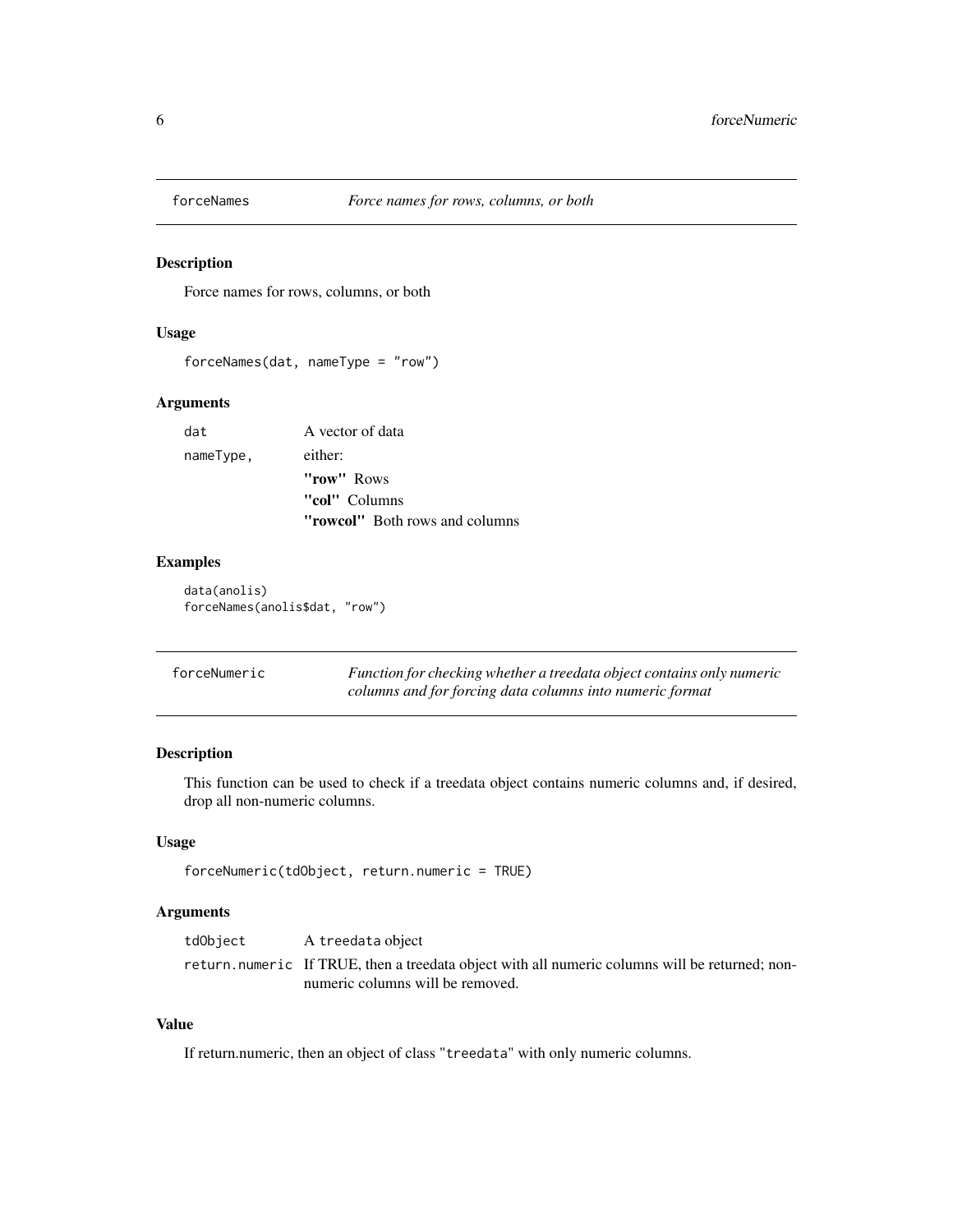#### <span id="page-6-0"></span>getVector 7 and 2008 and 2009 and 2009 and 2009 and 2009 and 2009 and 2009 and 2009 and 2009 and 2009 and 2009

# Examples

```
data(anolis)
td <- make.treedata(anolis$phy, anolis$dat)
tdnumeric <- forceNumeric(td)
```

| getVector |
|-----------|
|-----------|

A function for returning a named vector from a data frame or matrix *with row names*

# Description

A function for returning a named vector from a data frame or matrix with row names

# Usage

getVector(td, ...)

#### Arguments

| td       | A treedata object                |
|----------|----------------------------------|
| $\cdots$ | The name of the column to select |

# Value

A named vector

group\_by.treedata *Function for grouping an object of class* treedata

#### Description

This function can be used to group a treedata object by some factor.

```
## S3 method for class 'treedata'
group_by(.data, ..., .add = FALSE)## S3 method for class 'grouped_treedata'
ungroup(x, \ldots)
```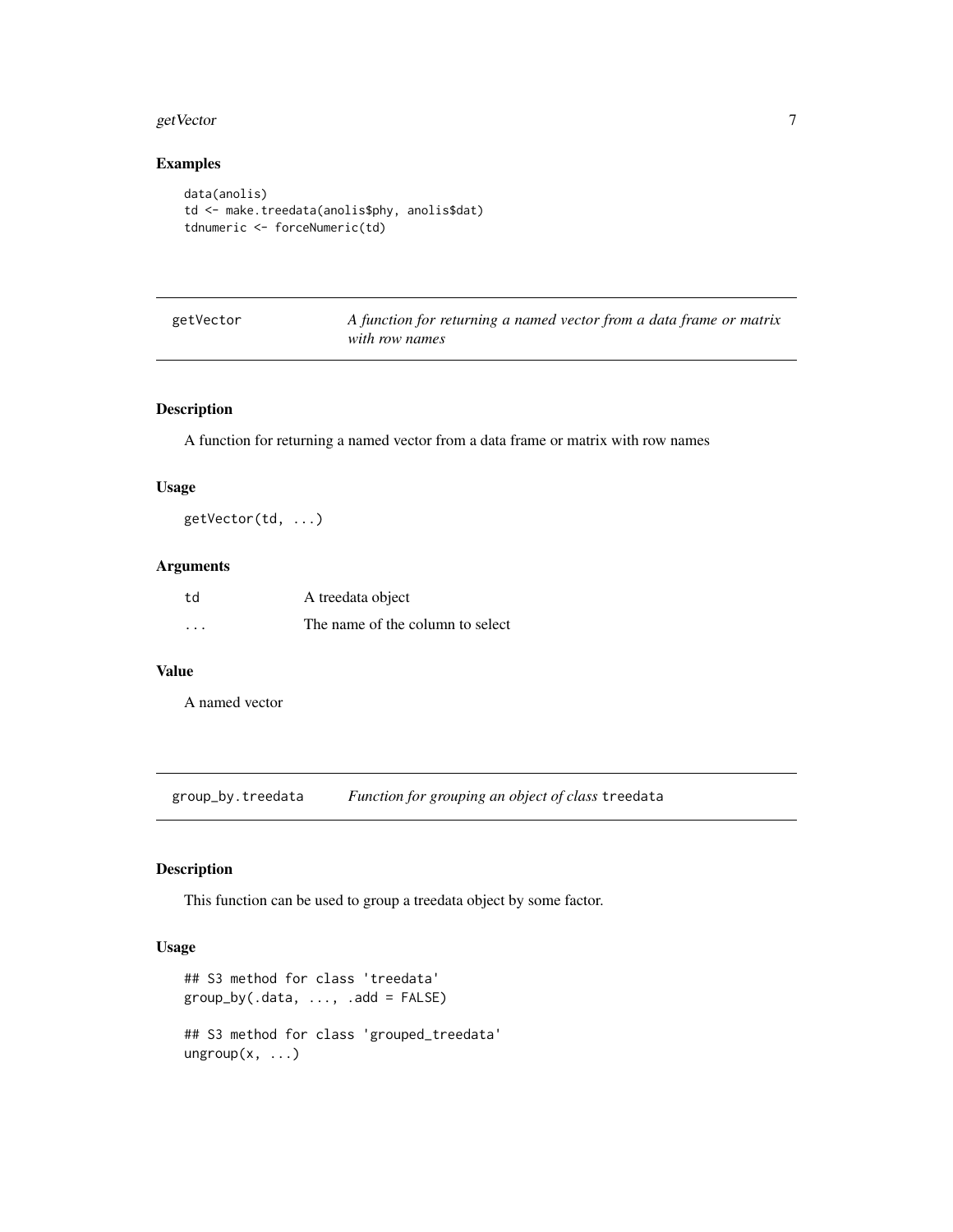# <span id="page-7-0"></span>Arguments

| .data | An object of class treedata                                                                                                         |
|-------|-------------------------------------------------------------------------------------------------------------------------------------|
| .     | The name of the grouping factor.                                                                                                    |
| . add | By default, when $.add = FALSE$ , group by will override existing groups. To<br>instead add to the existing groups, use .add = TRUE |
| x     | An object of class treedata                                                                                                         |

#### Details

Groups the data frame and phylogeny by one of the factors in the data table.

# Value

An object of class grouped\_treedata.

# See Also

[summarize](#page-0-0)

# Examples

```
data(anolis)
td <- make.treedata(anolis$phy, anolis$dat)
tdGrouped <- group_by(td, ecomorph)
summarize(tdGrouped, ntips = length(phy$tip.label),
   totalBL = sum(phy$edge.length), meanSVL = mean(SVL), sdSVL = sd(SVL))
```
hasNames *Row and column name check*

# Description

Row and column name check

# Usage

```
hasNames(dat, nameType = "row")
```
# Arguments

| dat       | A vector of data                      |
|-----------|---------------------------------------|
| nameType, | either:                               |
|           | "row" Rows                            |
|           | "col" Columns                         |
|           | <b>"rowcol"</b> Both rows and columns |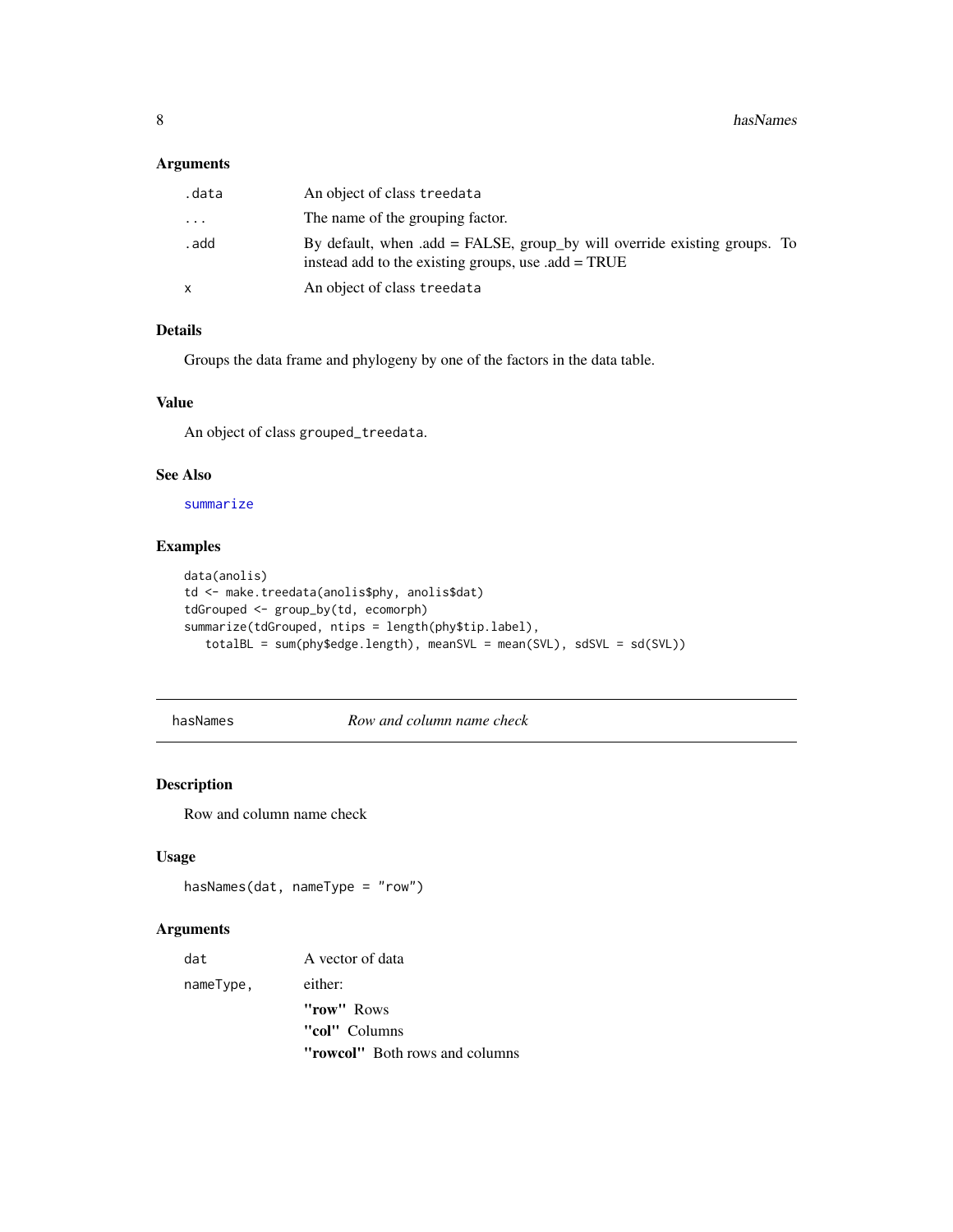# <span id="page-8-0"></span>make.treedata 9

# Examples

```
data(anolis)
hasNames(anolis$dat, "row")
```
make.treedata *Function for making an object of class* treedata

#### Description

This function generates an object of class treedata that ensures that the ordering of tip labels and data remain intact. The object can be manipulated using dplyr functions.

#### Usage

make.treedata(tree, data, name\_column = "detect", as.is = FALSE)

# Arguments

| tree        | An object of class 'phylo'                                                                                                                                                                                                           |
|-------------|--------------------------------------------------------------------------------------------------------------------------------------------------------------------------------------------------------------------------------------|
| data        | A data frame or matrix                                                                                                                                                                                                               |
| name_column | An optional argument that specifies the column of data that contains the names<br>to be matched to the tree. By default, it is set to "detect" which finds the column<br>with the most matches to the tree (including the rownames). |
| as.is       | Whether convert to factors. When FALSE (default), convert character vectors to<br>factors.                                                                                                                                           |

# Value

An object of class "treedata". The tree is pruned of tips not represented in the data, and the data is filtered for taxa not in the tree. The data is returned as a data frame tble that is compatible with dplyr functions.

```
data(anolis)
td <- make.treedata(anolis$phy, anolis$dat)
```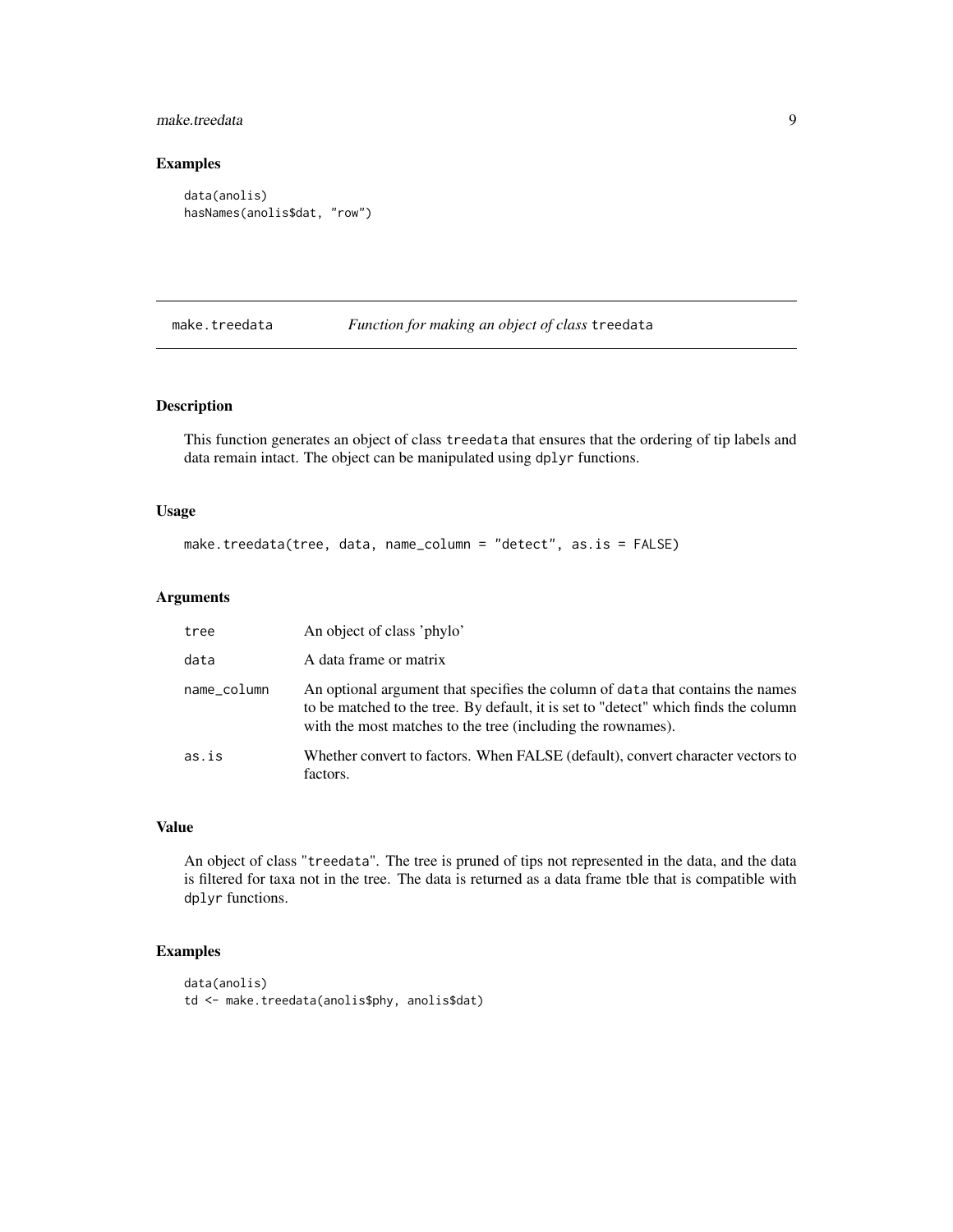<span id="page-9-0"></span>

#### Description

This function can be used to add new variables to a treedata object; see [mutate](#page-0-0).

#### Usage

```
## S3 method for class 'treedata'
mutate(.data, ...)
## S3 method for class 'grouped_treedata'
mutate(.data, ...)
```
## Arguments

| .data                   | An object of class treedata             |
|-------------------------|-----------------------------------------|
| $\cdot$ $\cdot$ $\cdot$ | Arguments to mutate the treedata object |

#### Value

An object of class treedata with new data added.

#### See Also

#### [mutate](#page-0-0)

#### Examples

```
data(anolis)
td <- make.treedata(anolis$phy, anolis$dat)
tdmutate <- mutate(td, lnSVL = log(SVL), badassery = awesomeness + hostility)
```

```
paint_clades Add regimes to a treedata object
```
# Description

This function paints clades on the phylogeny and adds a data column that specifies to which clade each species belongs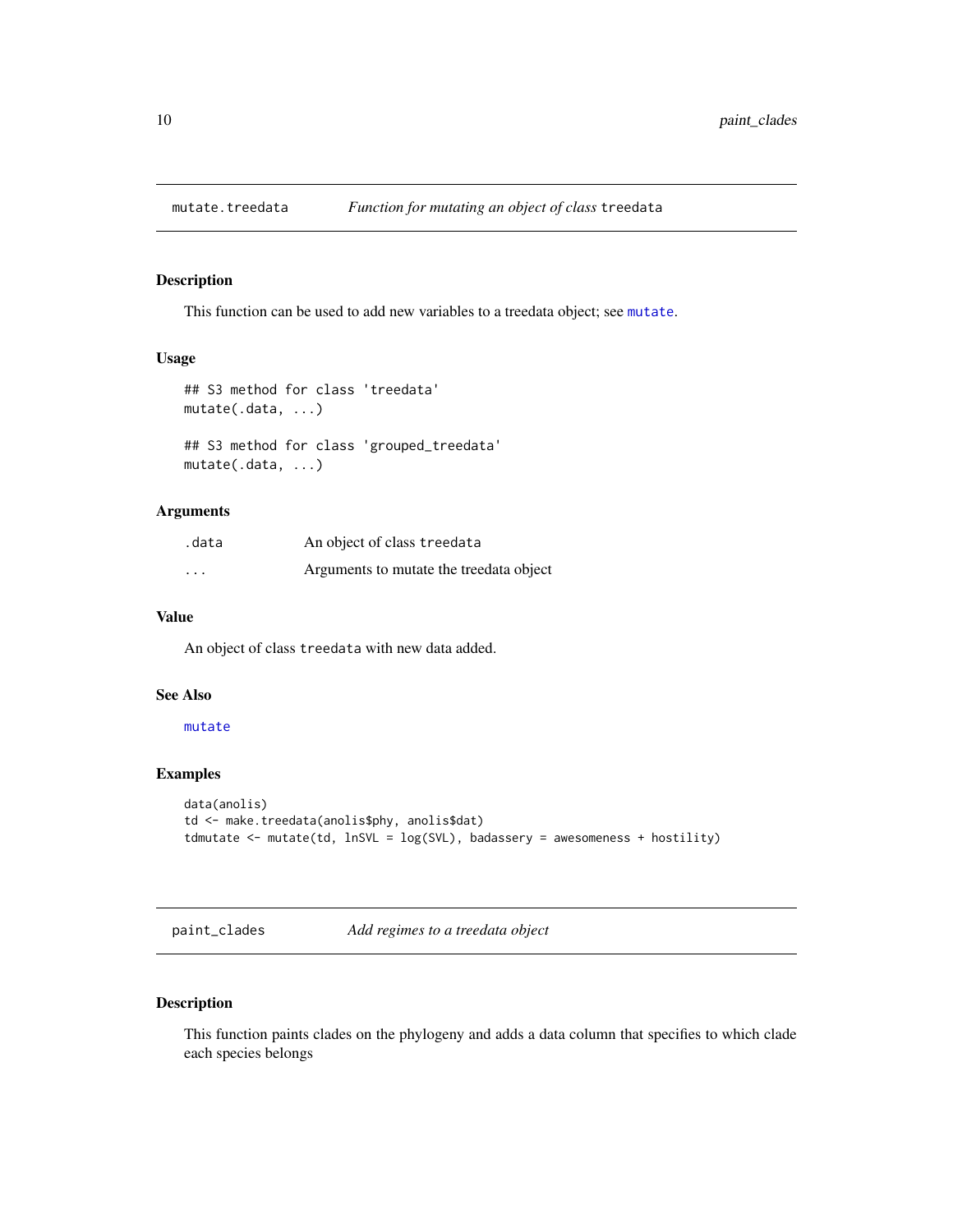<span id="page-10-0"></span>reorder that the contract of the contract of the contract of the contract of the contract of the contract of the contract of the contract of the contract of the contract of the contract of the contract of the contract of t

# Usage

```
paint_clades(
  tdObject,
  nclades = 1,
  name = "clades",
  interactive = TRUE,
  type = "nodes",ids = NULL,
  plot = TRUE
\mathcal{L}
```
# Arguments

| tdObject    | A treedata object                                                                                                                                                           |
|-------------|-----------------------------------------------------------------------------------------------------------------------------------------------------------------------------|
| nclades     | The number of clades that will be specified if used interactively                                                                                                           |
| name        | The name of the resulting data column                                                                                                                                       |
| interactive | If TRUE, then a plot will appear that will allow the user to click on nclades<br>branches. The selections will then be coverted into the data table.                        |
| type        | Either "nodes" or "branches" specifying if the ids provided specify the branch<br>id (assuming a post-ordered tree) or the node number. Ignored if interactive<br>$=$ TRUE. |
| ids         | A vector of node numbers of branch numbers that specify clades. Ignored if<br>interactive=TRUE.                                                                             |
| plot        | If TRUE and interactive = FALSE then a simmap plot is produced.                                                                                                             |

# Examples

```
data(anolis)
td <- make.treedata(anolis$phy, anolis$dat)
td <- reorder(td, "postorder")
td.painted <- paint_clades(td, interactive=FALSE, type="nodes",
                                   ids=c(184, 160, 135, 122), plot=TRUE)
td.painted <- group_by(td.painted, clades)
summarise(td.painted,
            psig1 = phytools::phylosig(setNames(SVL, phy$tip.label), tree=phy),
                   meanSVL = mean(SVL)
```

```
reorder Reorder a treedata object
```
#### Description

Reorders a treedata object. Both the tips and the data are automatically reordered to match.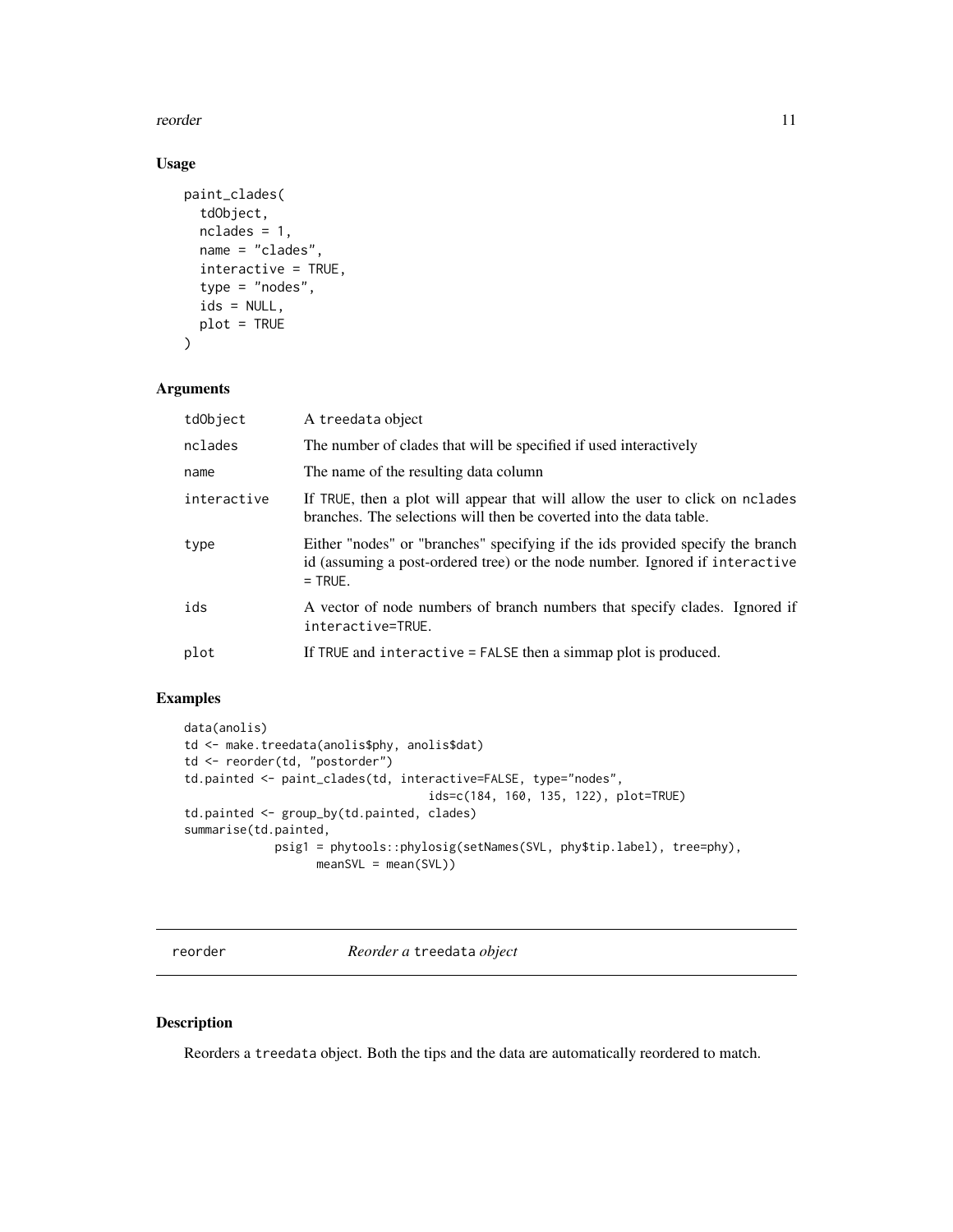# Usage

```
reorder(tdObject, ...)
## S3 method for class 'treedata'
reorder(tdObject, order = "postorder", index.only = FALSE, ...)
```
# Arguments

| tdObject   | An object of class treedata                                           |
|------------|-----------------------------------------------------------------------|
| .          | Additional arguments to reorder.phylo                                 |
| order      | Method for reordering                                                 |
| index.only | Whether a index is returned rather than the reordered treedata object |

# Value

An object of class treedata

## See Also

[reorder.phylo](#page-0-0)

# Examples

```
data(anolis)
td <- make.treedata(anolis$phy, anolis$dat)
td <- reorder(td, "postorder")
```
select.treedata *Function for selecting columns from an object of class* treedata

# Description

This function can be used to select a subset of variables (columns) from a treedata object; see [select](#page-0-0).

#### Usage

## S3 method for class 'treedata' select(.data, ...)

#### Arguments

| .data                   | An object of class treedata            |
|-------------------------|----------------------------------------|
| $\cdot$ $\cdot$ $\cdot$ | Additional arguments to select columns |

<span id="page-11-0"></span>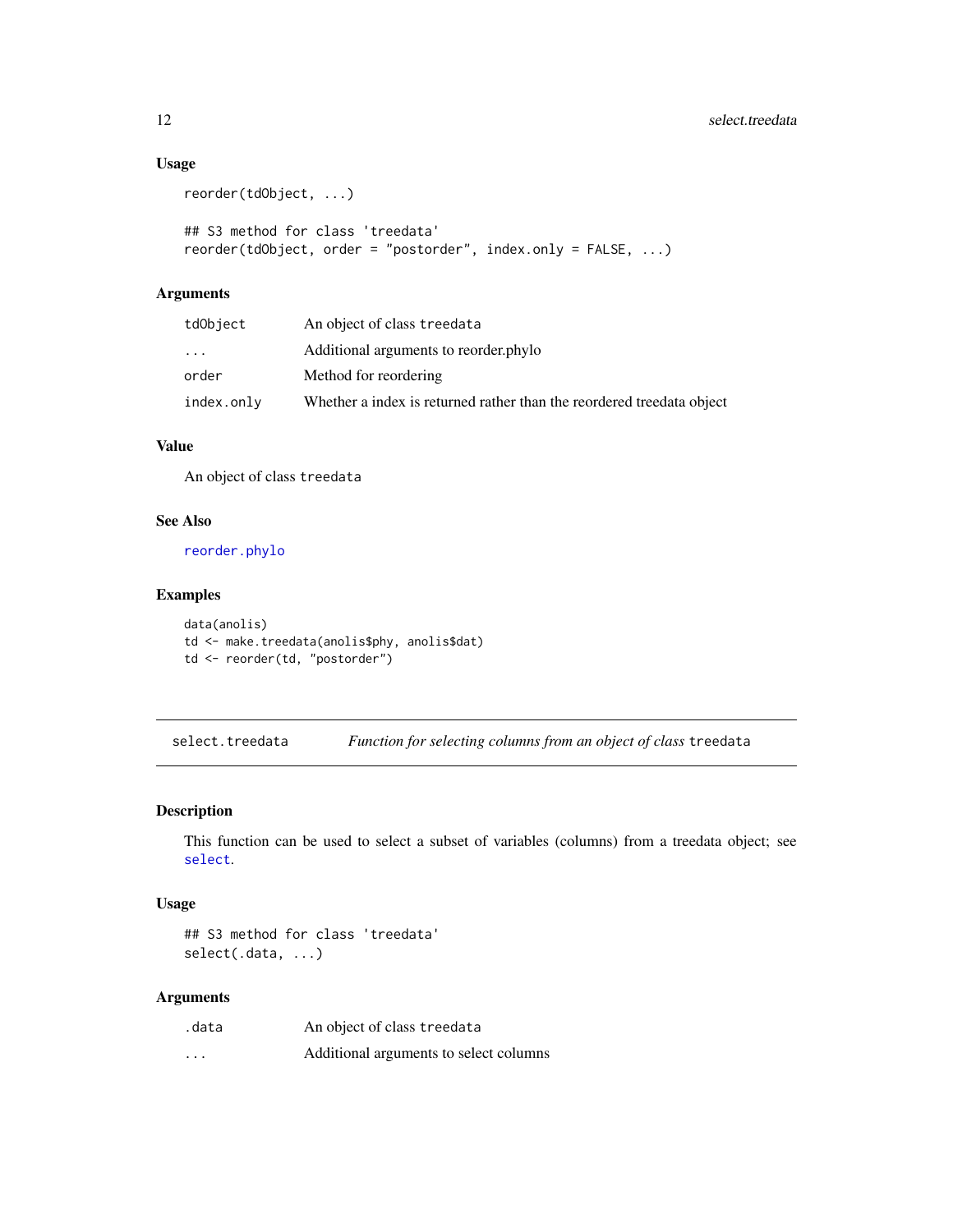#### <span id="page-12-0"></span>slice.treedata 13

# Value

An object of class treedata with specified variables selected.

# See Also

[select](#page-0-0)

# Examples

```
data(anolis)
td <- make.treedata(anolis$phy, anolis$dat)
tdselect <- select(td, SVL, awesomeness)
```

| slice.treedata | Choose rows by their ordinal position in the tbl for an object of class |
|----------------|-------------------------------------------------------------------------|
|                | treedata                                                                |

# Description

This function can be used to drop tips from tree and data; see [slice](#page-0-0).

#### Usage

## S3 method for class 'treedata' slice(.data, ...)

# Arguments

| .data    | An object of class treedata |
|----------|-----------------------------|
| $\cdots$ | Integer row values          |

# Value

An object of class treedata.

#### See Also

#### [slice](#page-0-0)

```
data(anolis)
td <- make.treedata(anolis$phy, anolis$dat)
tdslice <- slice(td, 1:5)
tdslice
```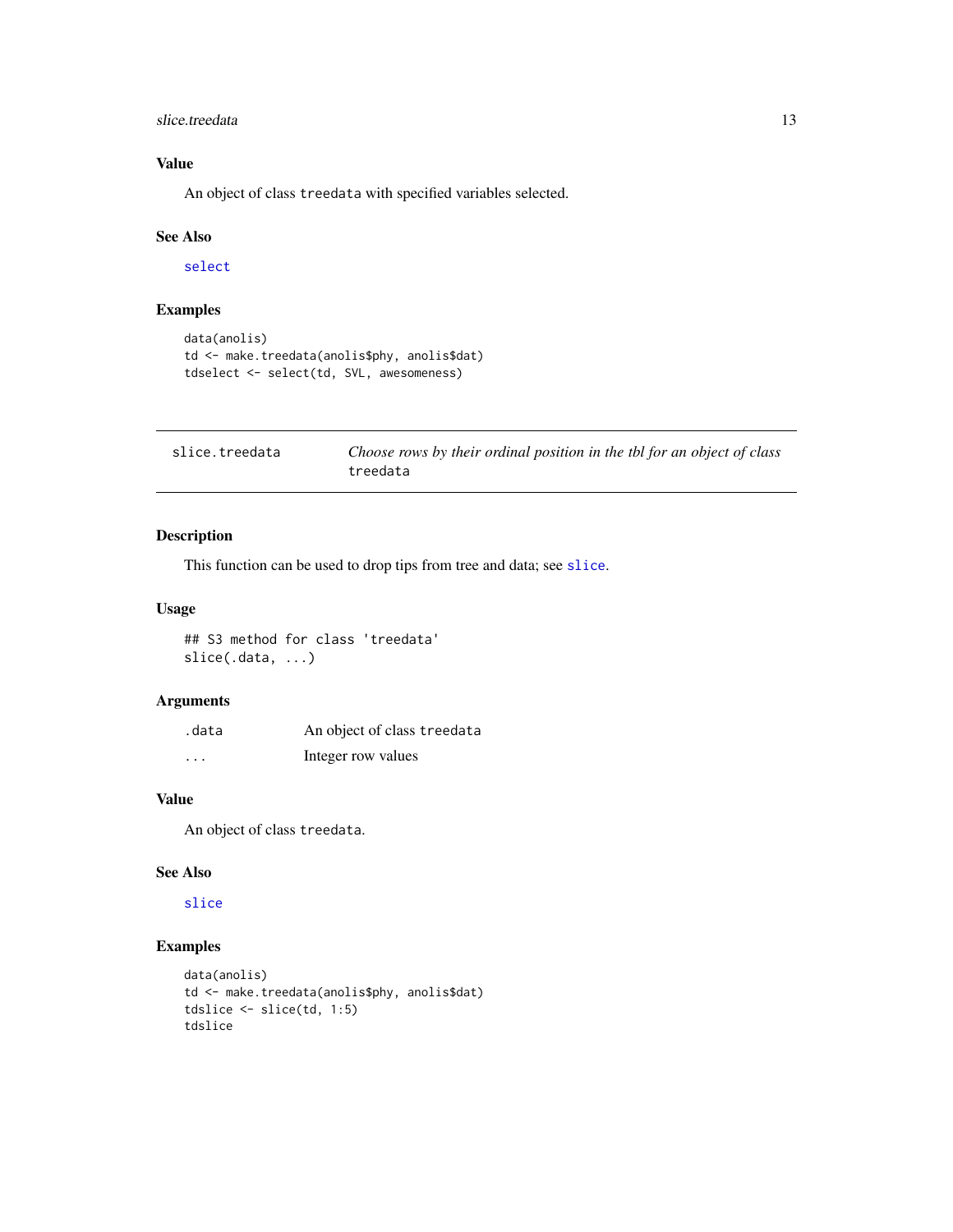<span id="page-13-0"></span>summarise.treedata *Function for summarizing an object of class* treedata

# Description

This function can be used to summarize a treedata object.

#### Usage

```
## S3 method for class 'treedata'
summarise(.data, ...)
## S3 method for class 'grouped_treedata'
summarise(.data, ...)
```
## Arguments

| .data    | An object of class treedata                                              |
|----------|--------------------------------------------------------------------------|
| $\cdots$ | Additional expressions by which to summarize data in the treedata object |

# Details

Summarizing treedata objects allows expressions using the objects phy. The treedata object can also be grouped, with summary statistics being applied to the pruned groups and phylogenies.

#### Value

An object of class tbl\_df with the requested summary data.

# See Also

[summarize](#page-0-0), [group\\_by](#page-0-0)

```
data(anolis)
td <- make.treedata(anolis$phy, anolis$dat)
summarize(td, ntips = length(phy$tip.label), meanSVL = mean(SVL), sdSVL = sd(SVL))
tdGrouped <- group_by(td, ecomorph)
summarize(tdGrouped, ntips = length(phy$tip.label),
   totalBL = sum(phy$edge.length), meanSVL = mean(SVL), sdSVL = sd(SVL))
```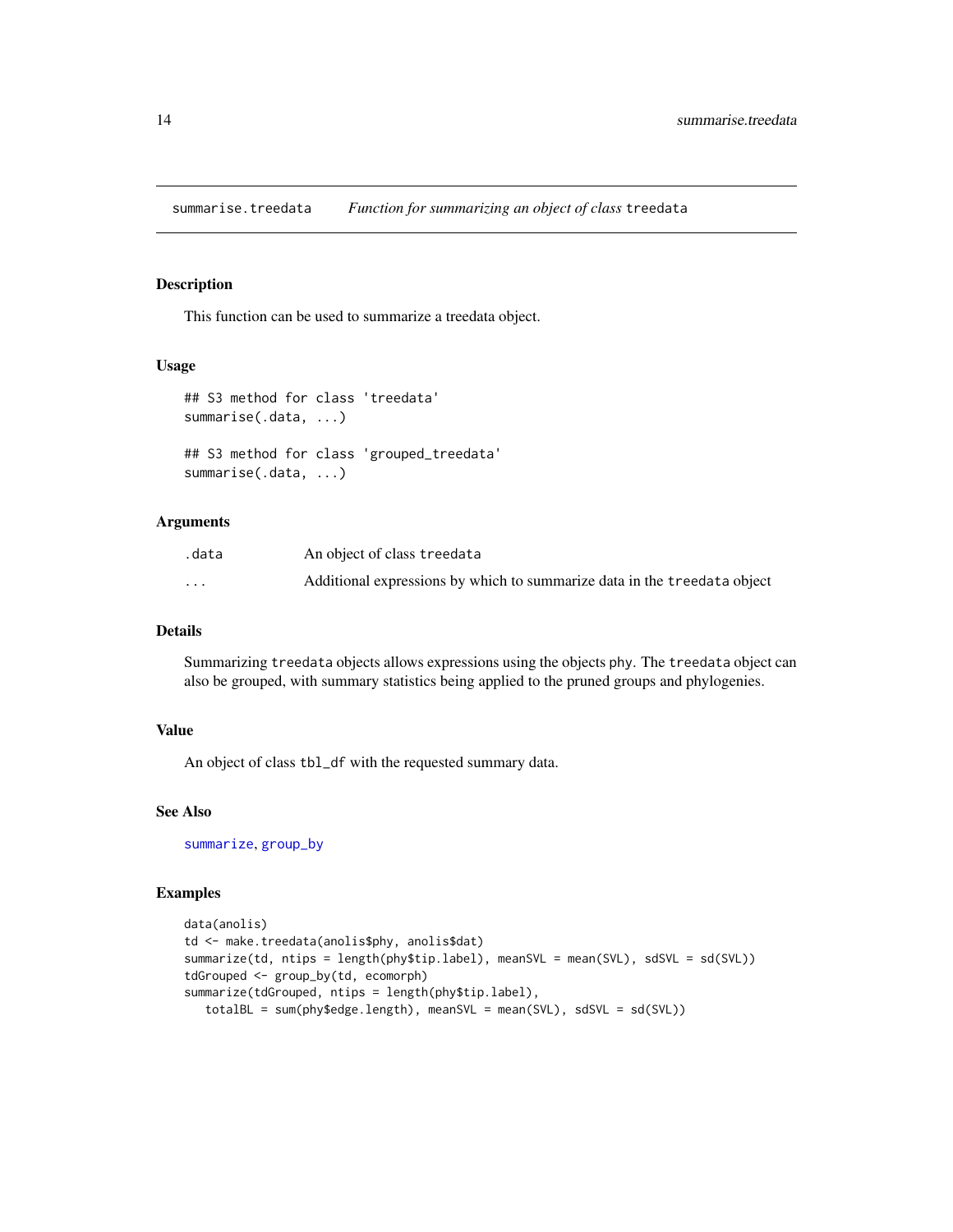<span id="page-14-0"></span>tdapply *Apply a function over all treedata object columns and return a list of results, analogously to the normal apply function*

# Description

Apply a function over all treedata object columns and return a list of results, analogously to the normal apply function

# Usage

```
tdapply(tdObject, MARGIN, FUN, ...)
```
# Arguments

| tdObject   | A treedata object                                                            |
|------------|------------------------------------------------------------------------------|
| MARGIN     | the margin over which the data is applied (e.g. $1 = rows$ , $2 = columns$ ) |
| <b>FUN</b> | A function to apply over the data frame.                                     |
| $\cdots$   | Additional parameters passed on to FUN                                       |

# Details

Note that if the parameter phy is specified in the additional parameters (i.e. '...'), then it will be substituted with the treedata object \$phy.

#### Examples

```
data(anolis)
td <- make.treedata(anolis$phy, anolis$dat)
td %>% forceNumeric(.) %>% tdapply(., 2, phytools::phylosig, tree=phy)
```
treedply *Run a function on a* treedata *object*

#### Description

Run a function on a treedata object

```
treedply(tdObject, ...)
## S3 method for class 'treedata'
treedply(tdObject, ...)
```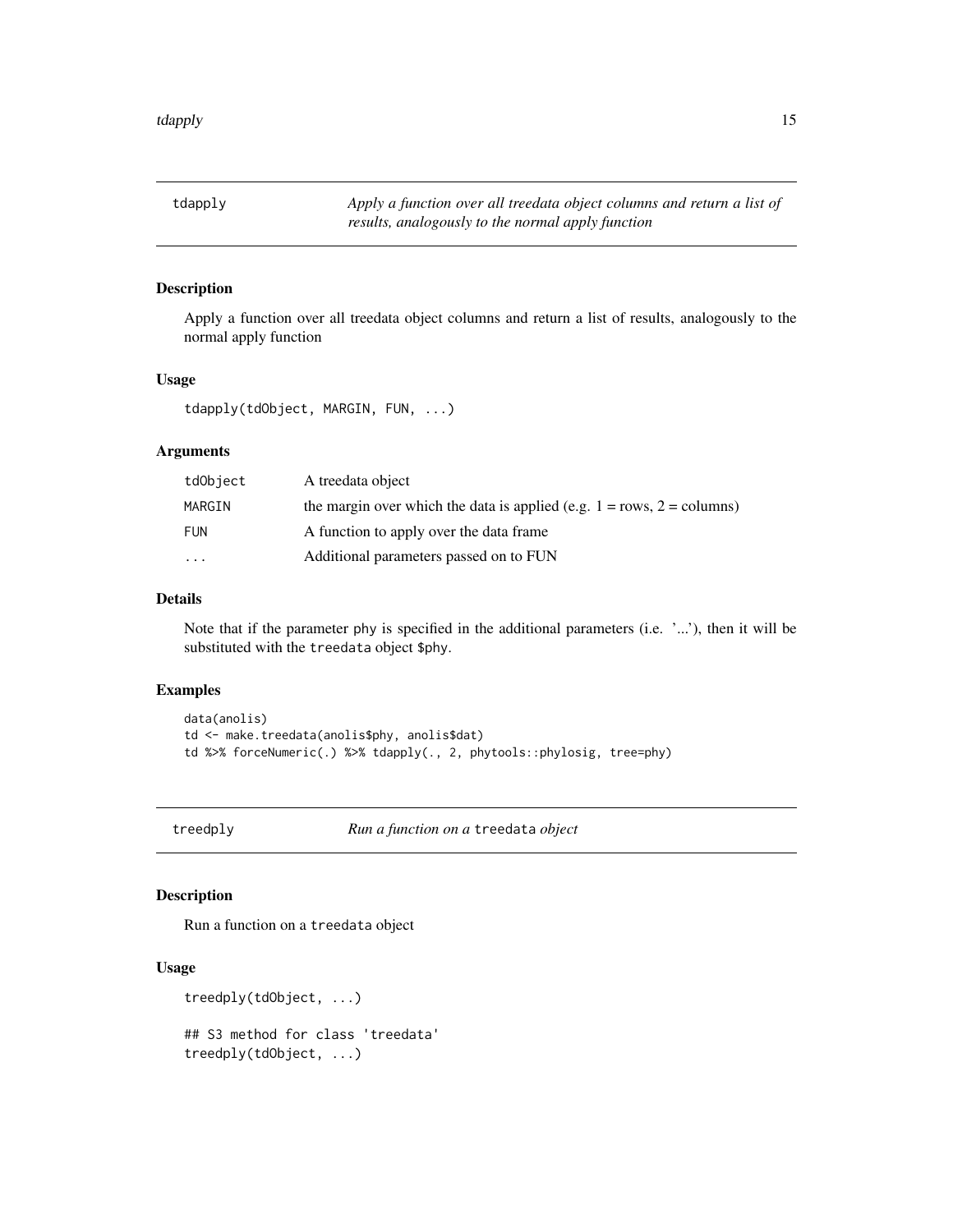<span id="page-15-0"></span>16 treeply

#### Arguments

| tdObject                | A treedata object |
|-------------------------|-------------------|
| $\cdot$ $\cdot$ $\cdot$ | A function call.  |

# Details

This function allows arbitrary R functions that use trees and data to be run on treedata objects.

#### Value

Function output

#### Examples

```
data(anolis)
td <- make.treedata(anolis$phy, anolis$dat)
treedply(td, geiger::fitContinuous(phy, getVector(td, SVL), model="BM", ncores=1))
treedply(td, phytools::phylosig(phy, getVector(td, awesomeness), "lambda", test=TRUE))
treedply(td, phytools::phenogram(phy, getVector(td, SVL), ftype="off", spread.labels=FALSE))
```
treeply *Run a function on the phylogeny of a* treedata *object*

#### Description

Applies a function to the phylogeny in a treedata object. If the order of tips are changed, or if tips are dropped, then the data are automatically reordered to match the tree.

#### Usage

```
treeply(tdObject, ...)
## S3 method for class 'treedata'
treeply(tdObject, FUN, ...)
```
#### Arguments

| tdObject                | An object of class treedata                            |
|-------------------------|--------------------------------------------------------|
| $\cdot$ $\cdot$ $\cdot$ | Additional arguments                                   |
| FUN                     | A function that operates on an object of class 'phylo' |

#### Value

An object of class treedata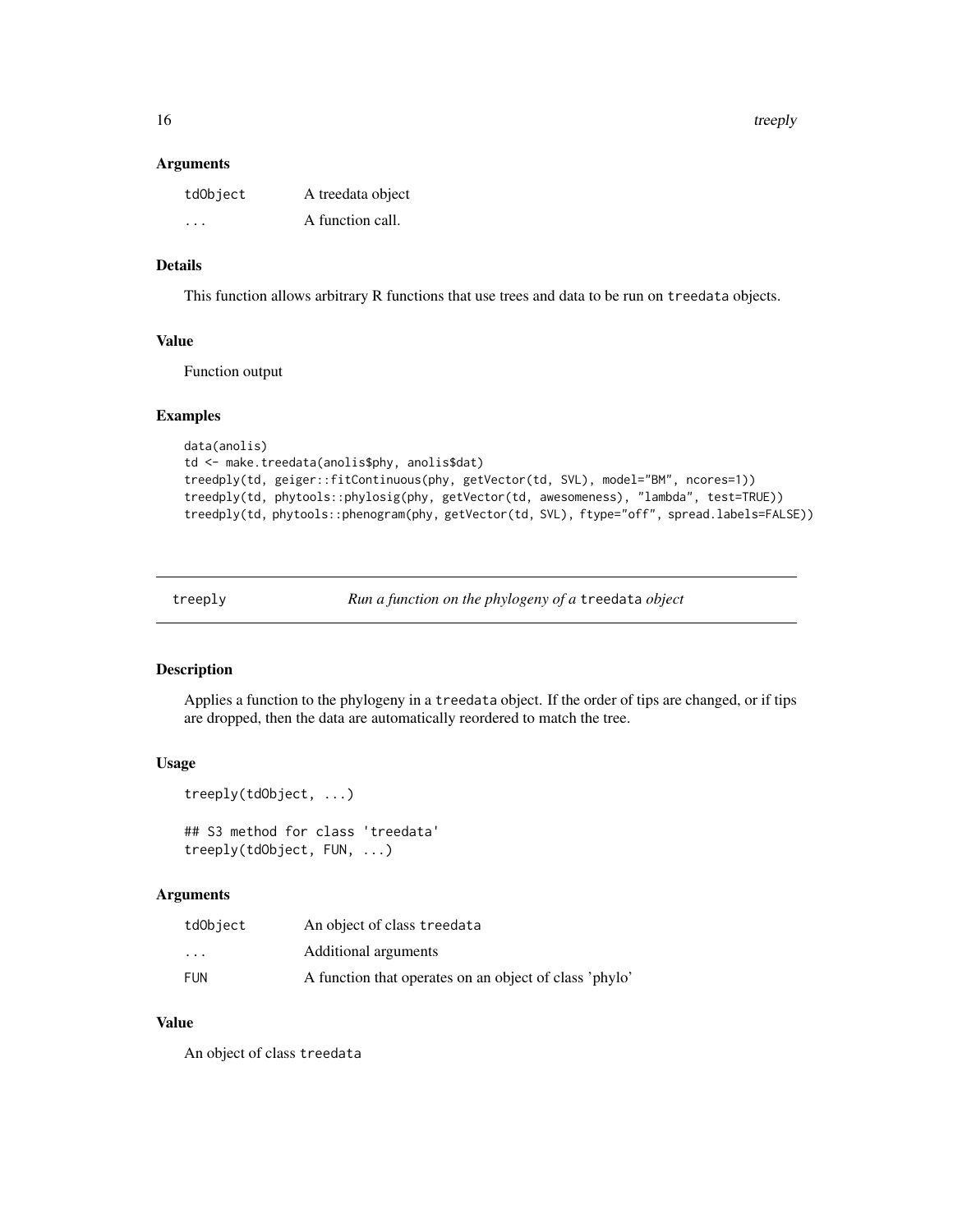#### <span id="page-16-0"></span>treeplyr and the streeply of the streeply of the streeplyr streeply of the streeply of the streeply of the streep  $\frac{17}{2}$

# Examples

```
data(anolis)
td <- make.treedata(anolis$phy, anolis$dat)
td2 <- treeply(td, drop.tip, 1:50)
par(mfrow=c(1,2))
plot(td$phy)
plot(td2$phy)
```
treeplyr *treeplyr: 'dplyr' Functionality for Matched Tree and Data Objects*

# Description

Matches phylogenetic trees and trait data, and allows simultaneous manipulation of the tree and data using 'dplyr'.

# Author(s)

Josef Uyeda

treeplyr-defunct *Defunct functions in treeplyr*

# Description

These functions have been removed to reflect changes in dplyr.

#### Details

- [group\\_by\\_.treedata](#page-0-0): This function is defunct, use group\_by instead.
- [mutate\\_.treedata](#page-0-0), [mutate\\_.grouped\\_treedata](#page-0-0): This function is defunct, use mutate instead.
- [slice\\_.treedata](#page-0-0): This function is defunct, use slice instead.
- [select\\_.treedata](#page-0-0): This function is defunct, use select instead.
- [filter\\_.treedata](#page-0-0),[filter\\_.grouped\\_treedata](#page-0-0): This function is defunct, use filter instead.